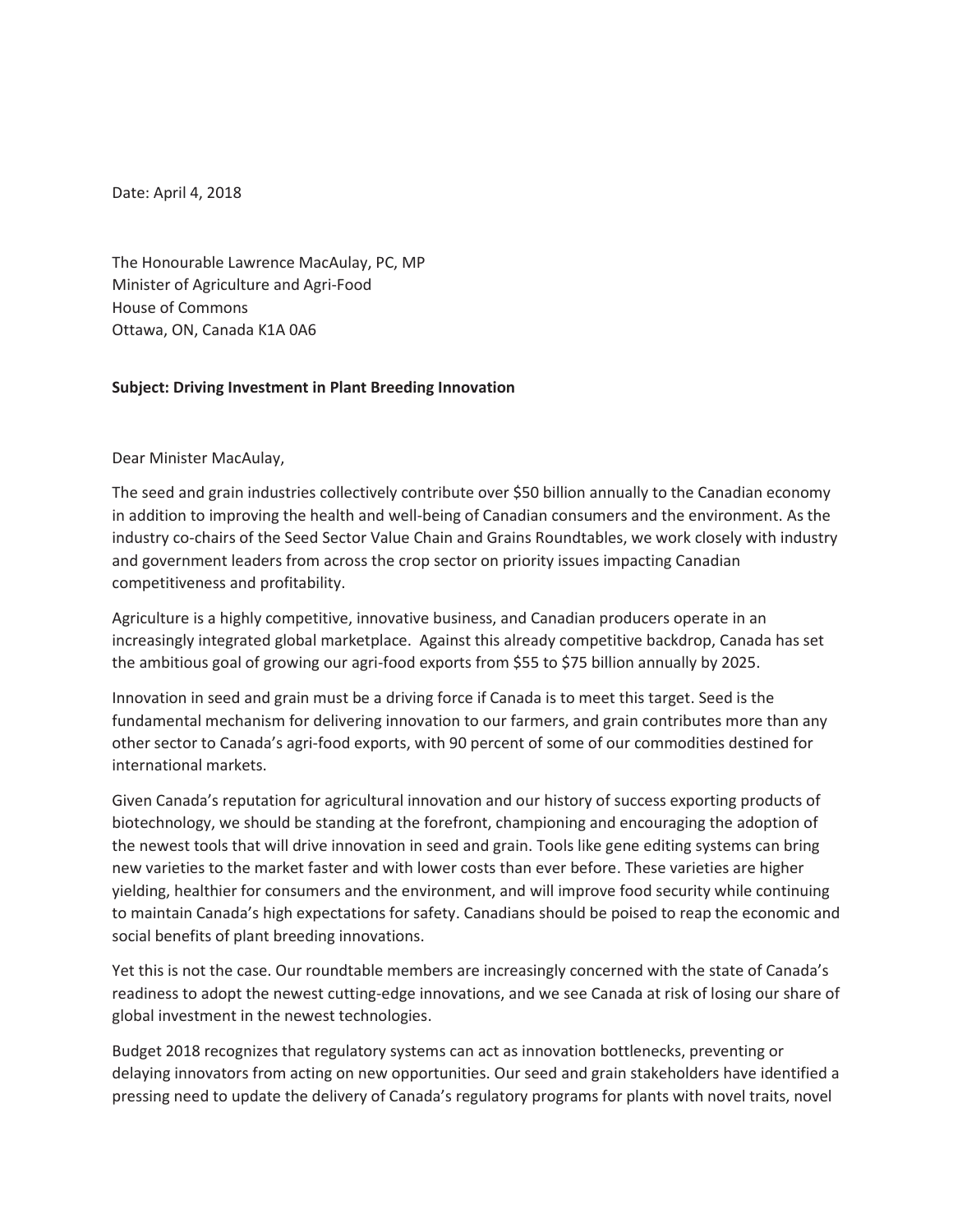foods and novel feeds, to ensure we remain competitive with our trading partners. This view is uniformly reflected in recent industry policies including:

- The Seed Synergy Green Paper on the Next Generation Seed System
- The Canada Grains Council Policy Position on Plant Breeding Innovation
- CropLife Canada's Driving the Canadian Advantage

Canadian regulators are respected internationally for their science-based approach to regulating agricultural biotechnology. However, there are a number of challenges embedded in the delivery of our unique regulatory approach that will only be amplified by the coming global revolution in plant breeding R&D. These issues are already causing a drag on innovation and investment in Canada and discouraging the use of cutting-edge innovations among small and medium-sized companies and public researchers. Please consider:

- Twenty percent of the novel products approved in Canada were not subject to similar regulation elsewhere in the world. This means Canadian innovators faced lengthier times to bring these varieties to market and higher costs, in some cases reaching millions of dollars.
- Regulatory processes for agricultural biotechnology and plant breeding innovation in the US and Brazil are reportedly providing faster and clearer decision-pathways. Investment dollars are following.
- Recent research proposals for the development of gene-edited varieties in Canada have either been refused, delayed or modified due to regulatory concerns. We estimate that 20 to 30 percent of plant breeding research proposals are affected by these concerns every year.
- Researchers working in highly-valuable but small acreage crops have said that gene-editing techniques will not be pursued until there is a clear provision on how the resulting products will be regulated. Some have considered developing these varieties in the US or elsewhere, instead of in Canada.

There is much opportunity to provide greater predictability, transparency and efficiency within the existing scope and delivery of the CFIA's and Health Canada's programs for plants with novel traits, novel foods and feeds. We are asking for your commitment to undertake and support an AAFC-led exercise to update the delivery of these programs, to ensure that they are not inadvertently causing a drag on innovation and that Canada will not be left behind other OECD countries. Safety must always remain first and foremost, but beyond safety, the specific outcomes we would like to see from this exercise are detailed in the attached.

Thank you for your consideration.

f Mill

Jeff Reid, Industry Co-Chair, The Communist Communist Rick White, Industry Co-Chair, Seed Sector Value Chain Roundtable Chain Coundtable Grains Roundtable

pluck letters Fluck White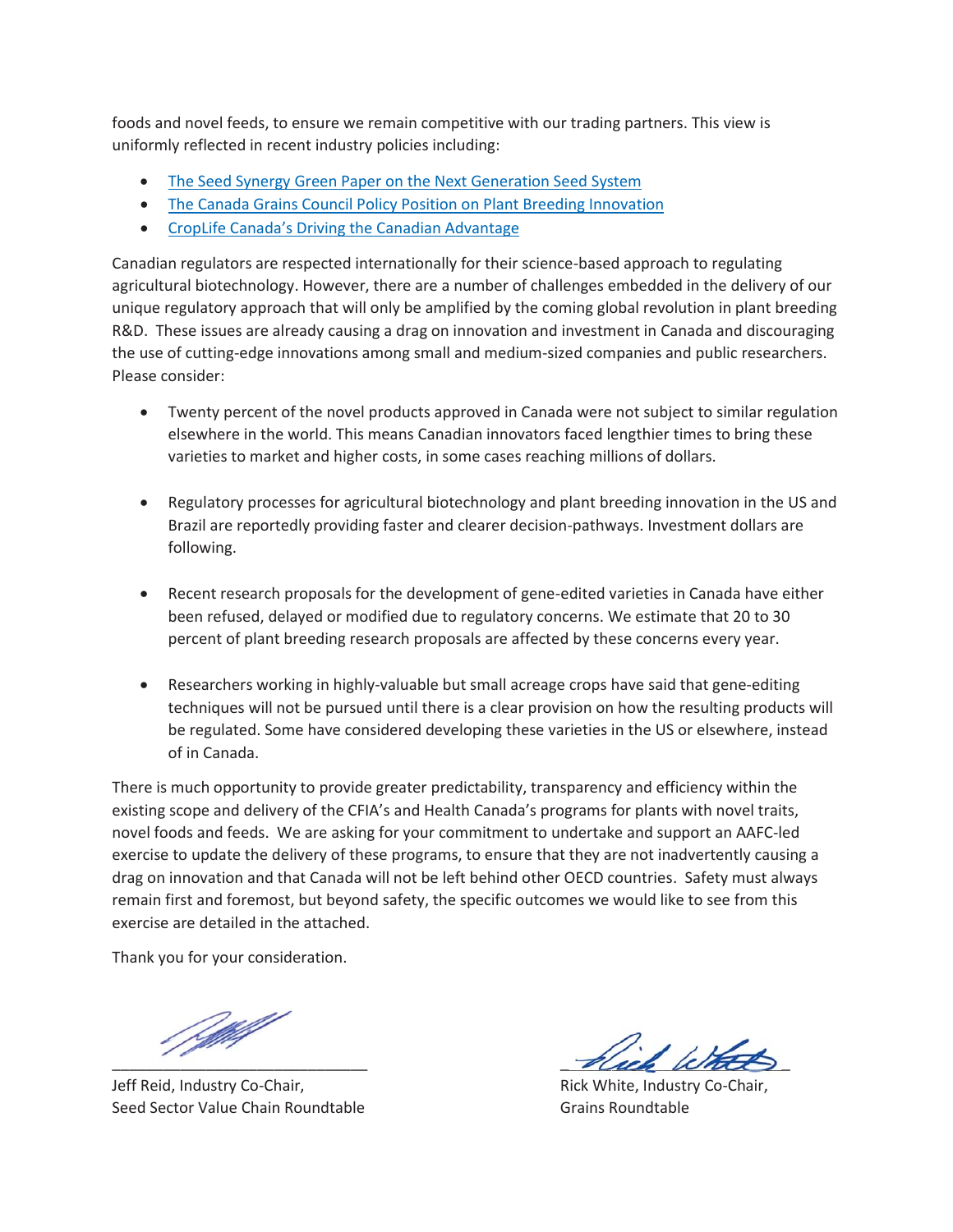## Encl.: Rethinking the Delivery of Regulatory Programs: Desired Outcomes

cc. Mr. Paul Glover, President, Canadian Food Inspection Agency Mr. Chris Forbes, Deputy Minister, Agriculture and Agri-Food Canada Honourable Navdeep Bains, PC, MP, Minister of Innovation, Science and Economic Development Mr. John Knubley, Deputy Minister, Innovation, Science and Economic Development Honourable Ginette Petitpas Taylor, PC, MP, Minister of Health Mr. Simon Kennedy, Deputy Minister, Health Canada Mr. Neil Bouwer, Assistant Secretary, Regulatory Reviews and Skills Review, Treasury Board Secretariat